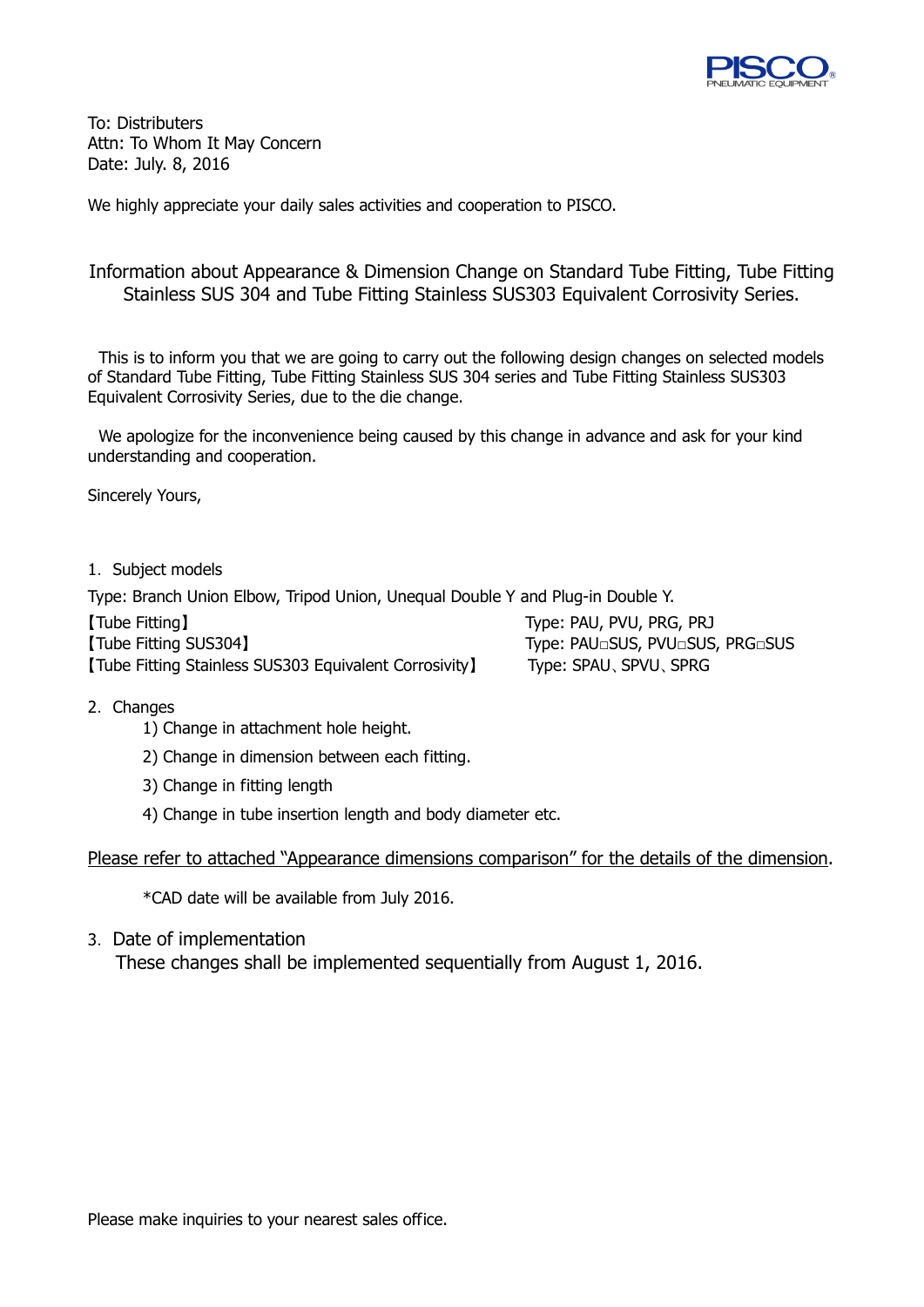

# **Appearance dimensions comparison**

It includes special made models like –C (Clean-room Package), W (Light-gray Specification), W-C (Light-gray Specification & Clean-room package), -UC (Clean-wash & Clean-room Package) and -D(Oil-free specification).

[Branch Union Elbow]: Change in attachment hole height and dimension between each fitting

| Model code                                 | Change | J    |      |
|--------------------------------------------|--------|------|------|
| PAU4(5/32)<br><b>PAU4SUS</b>               | old    | 11   | 10   |
| SPAU4                                      | new    | 10.3 | 10.4 |
| PAU6(3/16, 1/4)<br><b>PAU6SUS</b><br>SPAU6 | old    | 12   | 12.5 |
|                                            | new    | 12.5 | 13.5 |
| PAU8(5/16)<br><b>PAUSSUS</b><br>SPAU8      | old    | 14   | 14.5 |
|                                            | new    | 14.5 | 15.6 |

| model code             | unange |      |      |
|------------------------|--------|------|------|
| PAU10(3/8)<br>PAU10SUS | old    | 18   | 17.5 |
| SPAU10                 | new    | 17.5 | 18.2 |
| PAU12(1/2)<br>PAU12SUS | old    | 20   | 21   |
| SPAU12                 | new    | 21   | 21.7 |
|                        |        |      |      |



# [Tripod Union]: Change in attachment hole height and fitting length

| Model code    | Change | E    |      |
|---------------|--------|------|------|
| PVU4(5/32)    | old    | 16.9 | 10   |
| SPVU4         | new    | 17.8 | 10.4 |
| PVU6(1/4)     | old    | 20.1 | 12.5 |
| SPVU6         | new    | 20.5 | 13.5 |
| PVU8(5/16)    | old    | 22.1 | 14.5 |
| SPVU8         | new    | 22.7 | 15.6 |
| PVU10(3/8)    | old    | 26.2 | 17.5 |
| SPVU10        | new    | 26.2 | 18.2 |
| <b>PVU12</b>  | old    | 29.4 | 21   |
| SPVU12        | new    | 30.2 | 21.7 |
| PVU3/16       | old    | 20.5 | 12.5 |
|               | new    | 20.9 | 13.5 |
| <b>PVU1/2</b> | old    | 29.7 | 21   |
|               | new    | 30.5 | 21.7 |

| Model code     | Change | E    |      |
|----------------|--------|------|------|
| PVU4SUS        | old    | 17   | 10   |
|                | new    | 17.9 | 10.4 |
| PVU6SUS        | old    | 20.2 | 12.5 |
|                | new    | 20.7 | 13.5 |
| <b>PVU8SUS</b> | old    | 22.1 | 14.5 |
|                | new    | 22.7 | 15.6 |
| PVU10SUS       | old    | 26.4 | 17.5 |
|                | new    | 26.4 | 18.2 |
| PVU12SUS       | old    | 29.6 | 21   |
|                | new    | 30.4 | 21.7 |



[Unequal Double Y]:

Change in attachment hole height, dimension between each fitting, attachment hole dimension, tube insertion length, and body diameter.

| Model<br>code              | Change | φP   | C        | J    | φd      |      |
|----------------------------|--------|------|----------|------|---------|------|
| PRG6-4 (1/4-5/32)          | old    | 13   | 17       | 10   | 3.2     | 20.5 |
| SPRG6-4                    | new    | 12.5 | 17       | 10.3 | 3.2     | 21.3 |
| PRG6-4SUS                  | old    | 13   | 17.      | 10   | 3.2     | 20.5 |
|                            | new    | 12.5 | 17.      | 10.3 | 3.2     | 21.3 |
| <b>PRG8-6</b><br>PRG8-6SUS | old    | 14   | 18.2     | 13   | 3.5     | 26   |
| SPRG8-6                    | new    | 14.5 | 18.1     | 12.5 | 3.2     | 26   |
| PRG3/16-5/32               | old    | 13   | 17.<br>4 | 10   | 3.2     | 20.5 |
|                            | new    | 12.5 | 4<br>17. | 10.3 | 3.2     | 21.3 |
| $PRG5/16-1/4$              | old    | 14   | 18.      | 13   | 3.5     | 26   |
|                            | new    | 14.5 | 8.       | 12.5 | З.<br>2 | 26   |